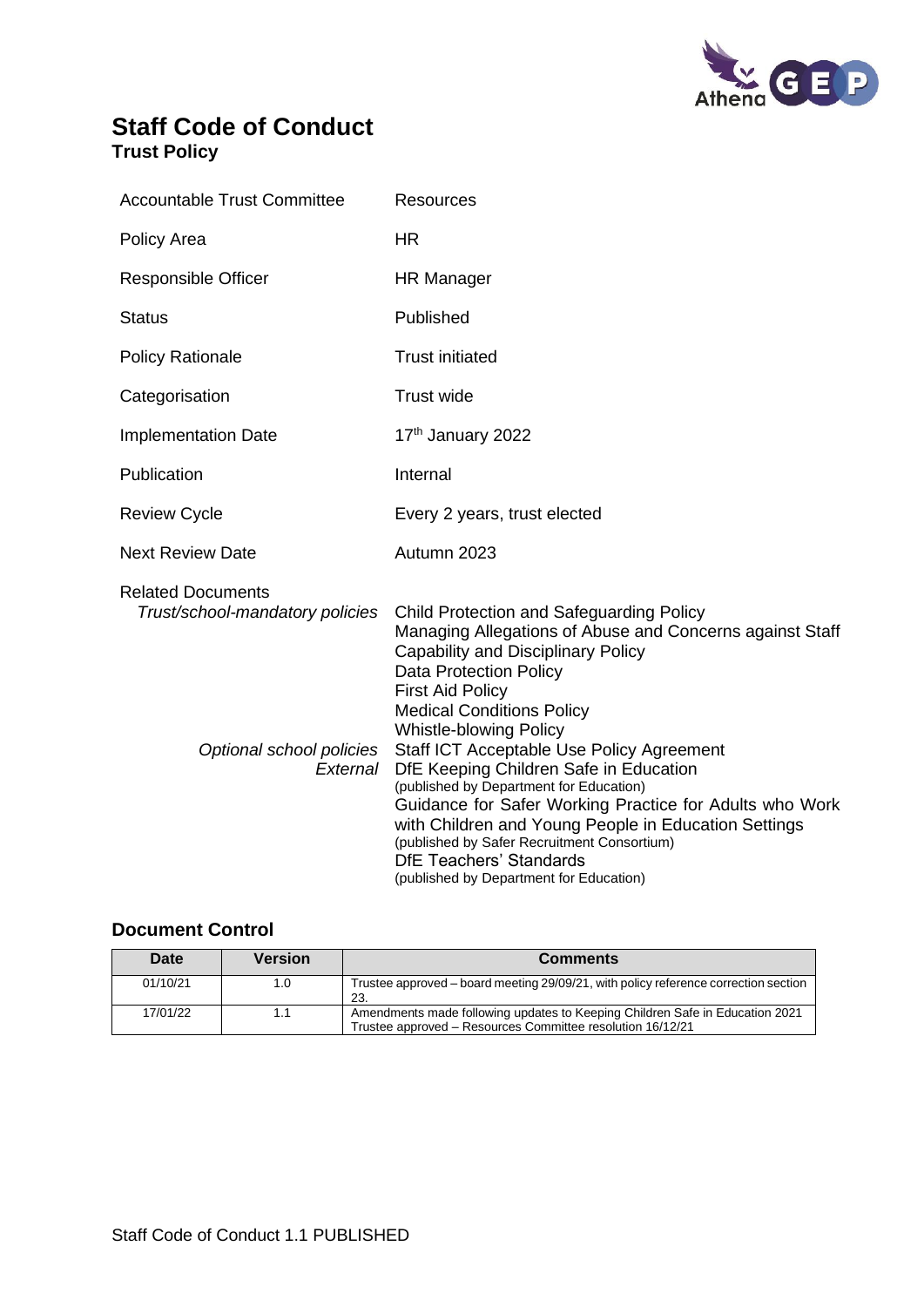## **Contents**

| $\mathbf{1}$ |                                                              |        |
|--------------|--------------------------------------------------------------|--------|
| 2            |                                                              |        |
| 3            |                                                              |        |
| 4            |                                                              |        |
| 4.1          | Disclosure of Information                                    | 4      |
| 4.2<br>4.3   | Sharing Information about Pupils                             | 4<br>4 |
| 5            | Media / Legal Enquiries                                      |        |
|              |                                                              |        |
| 6            |                                                              |        |
| 7            |                                                              |        |
| 8            |                                                              |        |
| 9            |                                                              |        |
| 10           |                                                              |        |
| 11           |                                                              |        |
| 12           |                                                              |        |
| 13           |                                                              |        |
| 13.1<br>13.2 | <b>Receipt of Gifts</b><br><b>Giving Gifts</b>               | 6<br>7 |
| 14           |                                                              |        |
| 15           |                                                              |        |
| 16           |                                                              |        |
| 16.1         | Intimate / Personal Care                                     | 9      |
| 17           |                                                              |        |
| 18           |                                                              |        |
| 19           |                                                              |        |
| 20           |                                                              |        |
| 21           |                                                              |        |
| 22           |                                                              |        |
| 23           |                                                              |        |
| 24           | Declaration of Personal Interests and Outside Commitments 11 |        |
| 25           |                                                              |        |
| 26           |                                                              |        |
| 27           |                                                              |        |
|              |                                                              |        |

# **Key Contacts**

Trust 01483-888188 HR Manager JColes@gepacademies.com HR Officer SMackenzie@guildfordcounty.co.uk

Please note this list may be updated by the responsible officer when change arises in the organisation, without the need for committee meeting review/approval.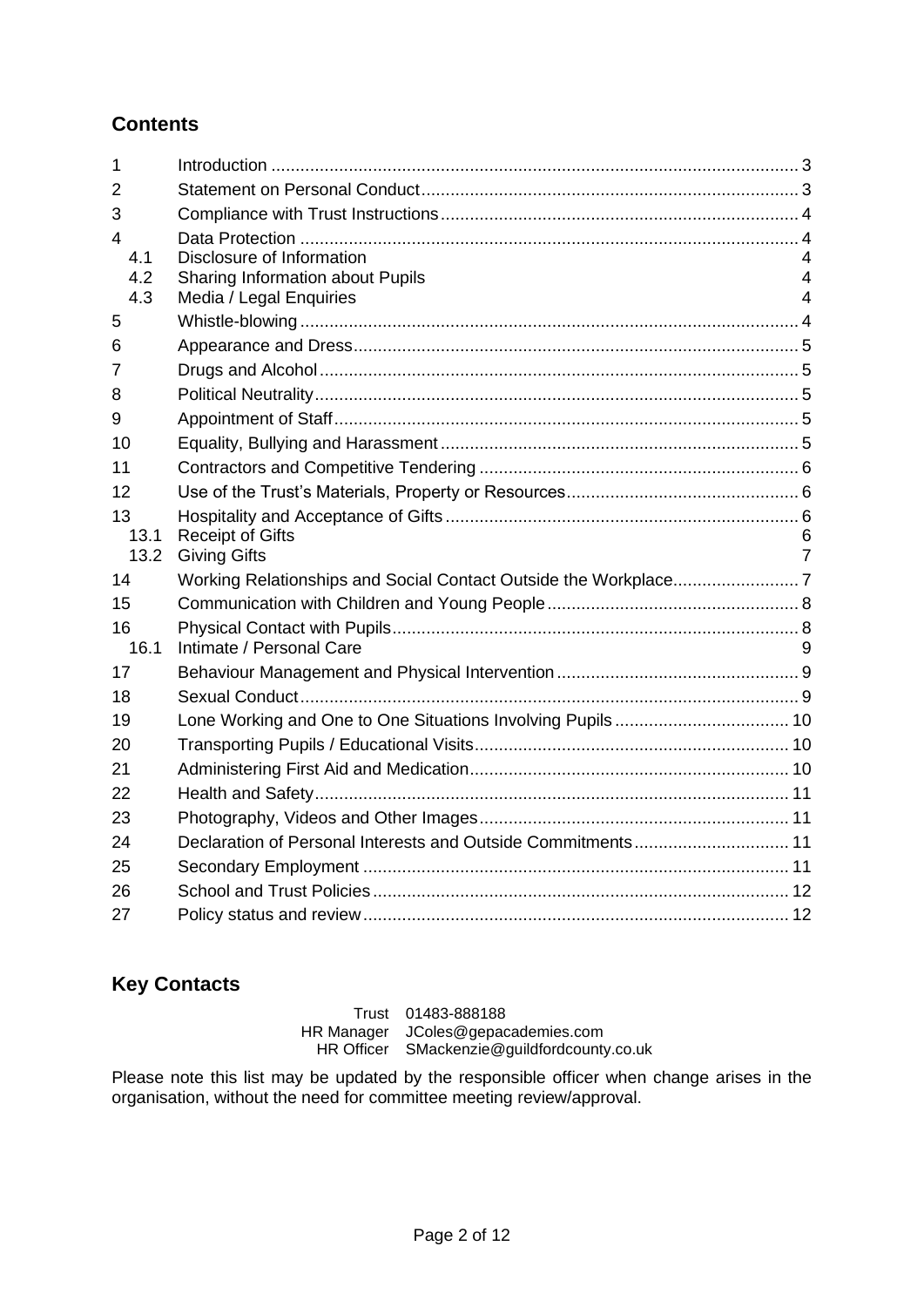## <span id="page-2-0"></span>**1 Introduction**

The Board of Trustees of Athena-GEP ("the trust"), expect all those working for and on behalf of the trust, including in a voluntary capacity, to reflect the standards of conduct and behaviour contained within this document. This policy provides an overarching framework for all those working within the trust and recognises that there are individual circumstances within each school and expects that all members of staff adhere to individual school policies referred to below.

Whilst this code predominantly refers to 'employees' or 'members of staff', the code of conduct is also relevant to volunteers.

This code of conduct has regard to the DfE statutory guidance, Keeping Children Safe in Education and also includes extracts from Guidance for Safer Working Practice for Adults who Work with Children and Young People in Education Settings<sup>1</sup>. The full version of this guidance should be used as a working reference document for all members of staff working with children and young people and it will be used during induction and to inform relevant policies and procedures within the trust.

The content and operation of this policy is reviewed as and when deemed necessary by the Local Governing Body. The policy is discretionary and does not confer any contractual rights.

**Employees will be expected to have regard to any updates to this code which have been brought to their attention.**

### <span id="page-2-1"></span>**2 Statement on Personal Conduct**

The trust expects all employees to promote and maintain high standards of personal conduct to sustain the good reputation of the trust and to safeguard and promote the welfare of children and young people. In particular, employees are expected to:

- Perform their duties to the highest possible standards, with honesty, integrity and impartiality and be accountable for their own actions.
- Maintain the confidence and respect of the general public and those with whom they work.
- Treat others with respect, fairness and dignity at all times.
- Communicate promptly any relevant concerns they may have about the quality of provision or the safety and welfare of children and young people.
- Familiarise themselves with systems and procedures, including reporting requirements, within the Trust that support the protection of children and to attend training and read safeguarding briefings provided to ensure that they remain up to date.
- Be aware that their behaviour inside and outside the workplace, as well as the behaviour of others in their personal lives, could compromise their position within the Trust in relation to the protection of children, loss of trust and confidence or bringing the employer into disrepute. It could also result in action by regulatory bodies.

In addition to this code of conduct, teachers are also expected to meet the professional conduct standards outlined in the DfE Teachers' Standards.

<sup>1</sup> May 2019, Safer Recruitment Consortium, adapted and updated from an original IRSC / DfE document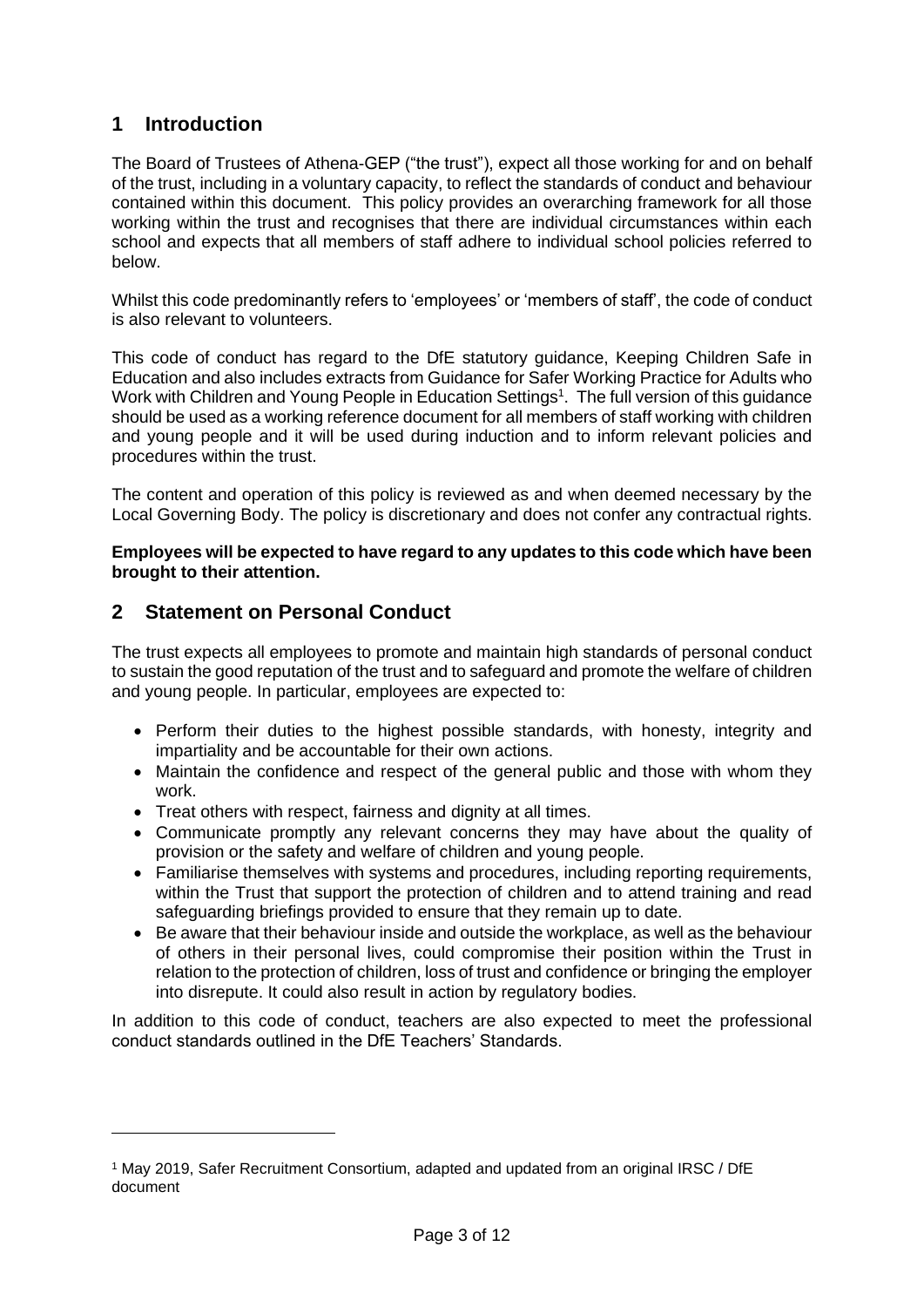## <span id="page-3-0"></span>**3 Compliance with Trust Instructions**

The trust expects all employees to comply with lawful written and oral instruction unless to do so would result in a health and safety risk.

### <span id="page-3-1"></span>**4 Data Protection**

The trust takes its obligations under data protection laws very seriously. All staff are expected to familiarise themselves with the trust's Data Protection Policy and any associated procedures which govern day-to-day working practices as well as how to report a suspected data breach and to recognise when someone may have made a subject access request. If in any doubt you should consult your line manager promptly or contact the school's or the trust's data protection officer (whose details can be found within the Data Protection Policy).

#### <span id="page-3-2"></span>**4.1 Disclosure of Information**

All employees should develop a clear understanding about what information can be disclosed to government departments, internal or external auditors, parents, pupils and the wider public, and what information should remain confidential. Any information made available should be provided in a clear and concise way. Employees should seek the advice of their line manager if they are at all unsure of the level of confidentiality which is required.

Employees should not use any information gained in the course of their employment for personal gain, or pass it on to others who might use it in such a way. Information concerning another person's personal affairs should not be divulged without prior approval, except where that disclosure is required or sanctioned by law.

#### <span id="page-3-3"></span>**4.2 Sharing Information about Pupils**

There are some circumstances in which a member of staff may be expected to share information about a pupil, for example when abuse is alleged or suspected. In such cases, individuals have a responsibility to pass information on without delay, but only to those with designated safeguarding responsibilities.

If a pupil – or their parent / carer – makes a disclosure regarding abuse or neglect, the member of staff should follow the trust's procedures. The adult should not promise confidentiality to a pupil or parent, but should give reassurance that the information will be treated sensitively.

If a member of staff is in any doubt about whether to share information or keep it confidential they should seek guidance from the Designated Safeguarding Lead.

### <span id="page-3-4"></span>**4.3 Media / Legal Enquiries**

Any media or legal enquiries should be passed to senior management.

### <span id="page-3-5"></span>**5 Whistle-blowing**

If an employee becomes aware of activities which they believe to be illegal, improper, unethical or otherwise inconsistent with this code of conduct, the employee should report the matter in accordance with the trust's Whistle-blowing Policy or child protection procedure, as relevant. All employees are required to comply with any investigation undertaken as a result of such allegations being raised.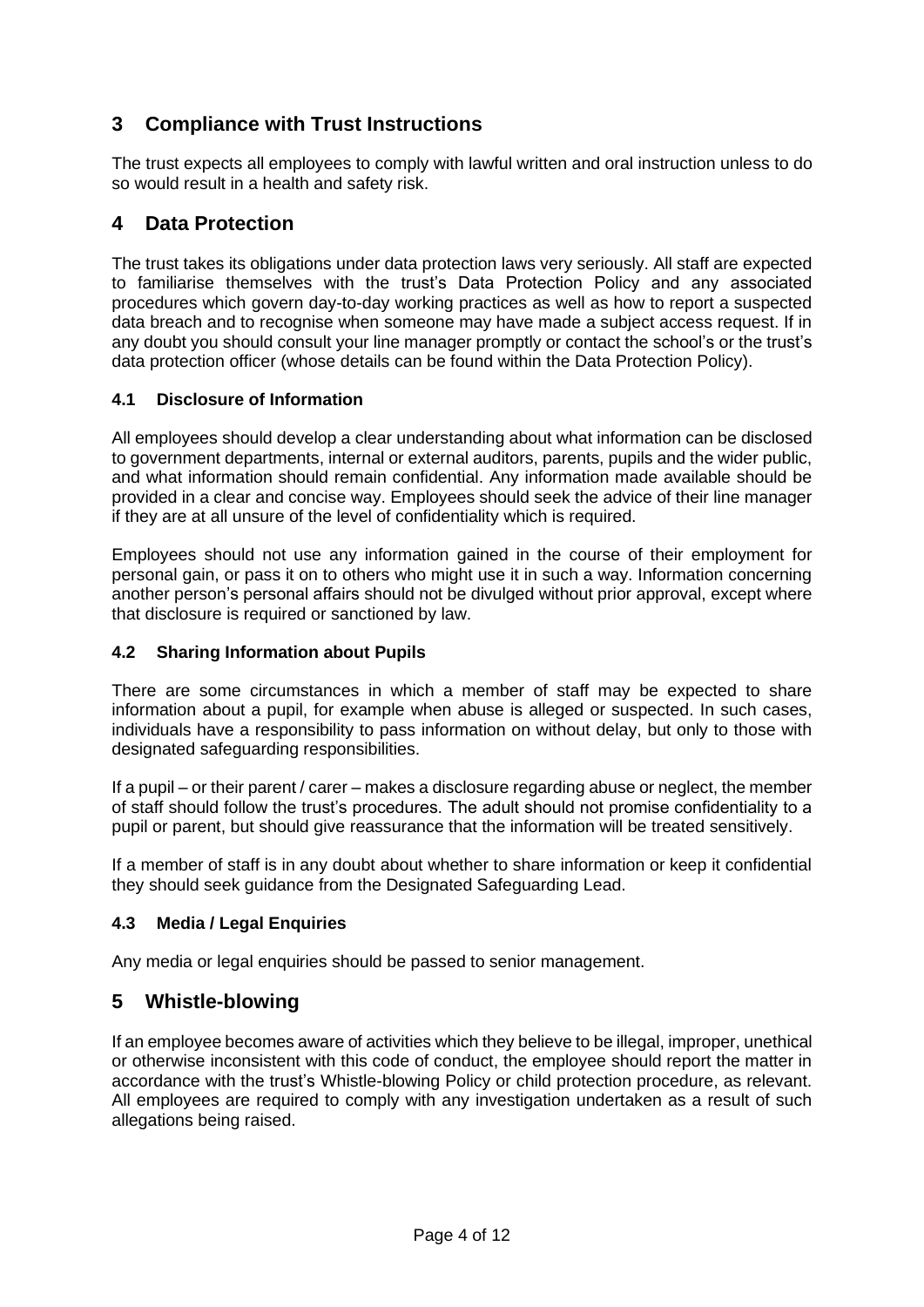## <span id="page-4-0"></span>**6 Appearance and Dress**

A person's dress and appearance are matters of personal choice and self-expression and some individuals will wish to exercise their own cultural customs. However, staff should select a manner of dress and appearance appropriate to their professional role, which may be necessarily different to that adopted in their personal life. Staff should ensure they are dressed decently, safely and appropriately for the tasks they undertake. Those who dress or appear in a manner which could be viewed as offensive or inappropriate will render themselves vulnerable to criticism or allegations.

Members of staff act as role models and often have a professional relationship with a range of other stakeholders. For most staff, appropriate dress will be smart office-wear with discreet jewellery and make-up and hair styled conservatively. In certain areas, an agreed uniform, protective clothing or other exceptions are in place (such as for PE staff, catering, premises and IT staff). Staff may wear sportswear or casual clothing and footwear for practical or physical activities. Staff should refer to their school for any specific appearance and dress expectations.

## <span id="page-4-1"></span>**7 Drugs and Alcohol**

Employees must never arrive at work incapable through the effects of alcohol or drugs. Drinking alcohol or taking drugs (apart from appropriately prescribed medication or over-thecounter remedies) at work or during breaks is also strictly prohibited. The consumption of alcohol at staff events or meetings is subject to the authorisation of the headteacher (or CEO in the case of the central team).

### <span id="page-4-2"></span>**8 Political Neutrality**

Employees should ensure that their own personal or political opinions do not interfere with any policy of the trust.

## <span id="page-4-3"></span>**9 Appointment of Staff**

Employees should not be involved in a staffing appointment, or in any decision relating to the discipline, promotion or pay and conditions of another employee (or prospective employee) to whom they are related or have a close personal relationship.

Where a family member of a staff-member, governor or trustee is employed across the trust, this must be declared to the trust HR Manager.

## <span id="page-4-4"></span>**10 Equality, Bullying and Harassment**

All employees and members of the local community have a right to be treated with fairness and equality. Employees must ensure that they comply at all times with the school's Equality Policy and other trust employment policies in relation to equality issues.

The bullying or harassment of other work colleagues, pupils or other members of the community is considered to be gross misconduct. Employees are expected to report any concerns or suspicions they may have about the treatment of others to their line manager or the headteacher.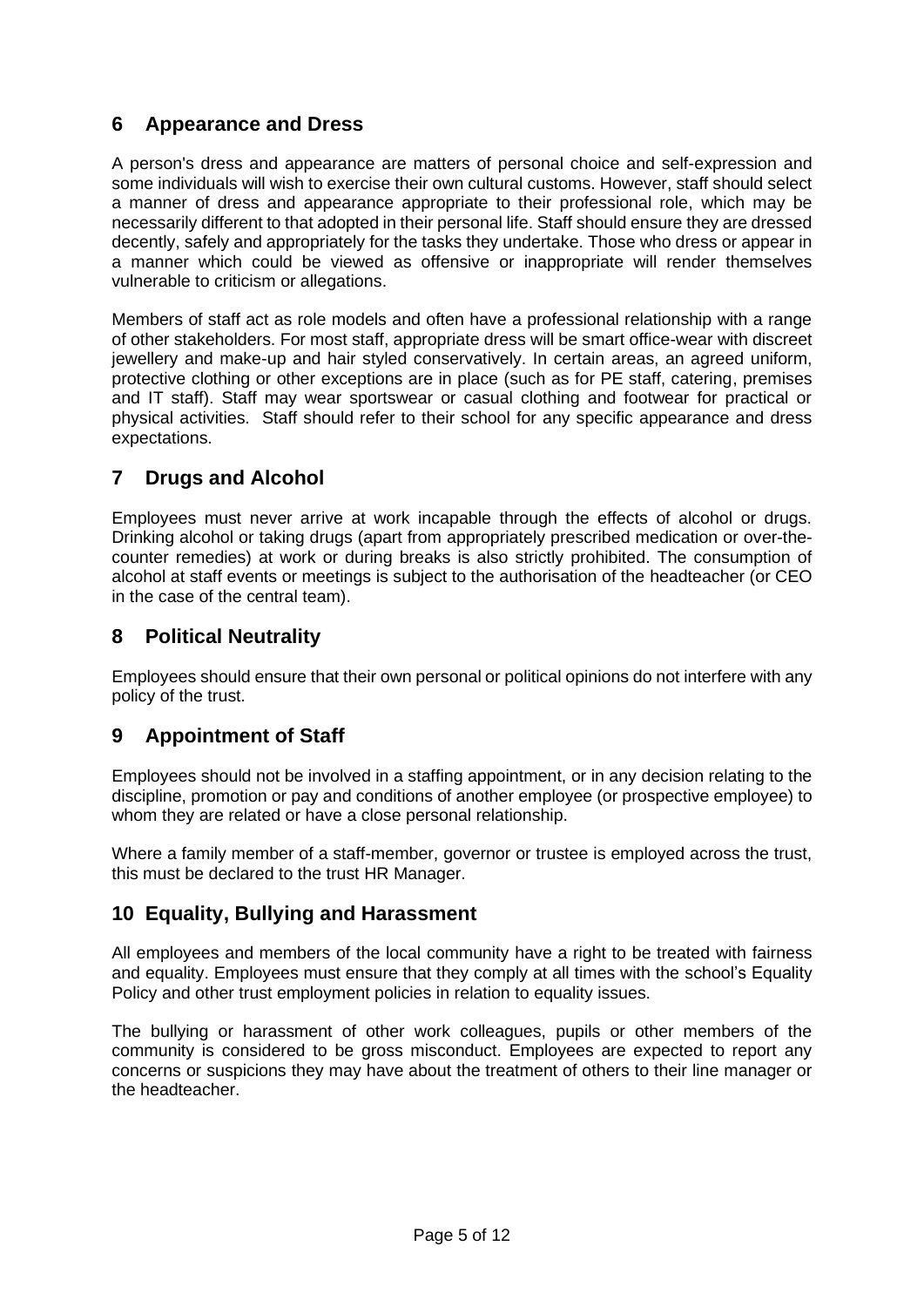## <span id="page-5-0"></span>**11 Contractors and Competitive Tendering**

Contractors may include individuals who are temporarily working alongside trust staff, or employees of an external firm that has been awarded a contract to provide services. All contractors should be treated with courtesy and respect.

Any orders and contracts must be awarded by fair and open competition against other tenders. No special favour must be shown to current or recent former employees or associates in awarding contracts.

Employees must declare any relationship with a particular contractor, or any potential contractors, to the appropriate manager.

Employees should be clear on the separation of client and contractor roles. Senior employees who have both a client/contractor responsibility must be aware of the need for accountability and openness.

Employees privy to confidential information on tenders of costs relating to contractors should not disclose the information to any unauthorised party or organisation.

### <span id="page-5-1"></span>**12 Use of the Trust's Materials, Property or Resources**

Employees must ensure that school or trust funds entrusted to them are used in a responsible and lawful manner. Employees should not make personal use of any school or trust property, facilities, equipment, materials, vehicles or resources unless properly authorised to do so.

### <span id="page-5-2"></span>**13 Hospitality and Acceptance of Gifts**

The trust expects staff, members, governors and trustees to exercise the utmost discretion in giving and accepting gifts and hospitality when on school business. Particular care should be taken about a gift from a person or organisation that has, or is hoping to have, a contract with the school.

This policy does not prohibit normal and appropriate hospitality (given and received) to or from third parties. However, staff, members, governors and trustees should be aware that the receipt of gifts or excessive hospitality may compromise individuals, or more seriously, lead to prosecutions for corruption.

#### <span id="page-5-3"></span>**13.1 Receipt of Gifts**

Gifts or hospitality must not be accepted where it might be perceived to influence a decision in respect of purchasing goods or services, awarding contracts, preferential treatment or in the discharge of any other aspect of the school's or trust's day-to-day business. It is the responsibility of individual members of staff to refuse such offers and to report any possible conflict of interest and any cases where they believe that the school or trust may be compromised.

It is a criminal offence for employees or those working on behalf of the school or trust to corruptly receive any gift, loan, fee, reward or advantage for doing, or not doing anything, or showing favour, or disfavour, to any person in their official capacity.

In no circumstances should a statement ever be made in return for a personal gift or money.

It is expressly prohibited for an employee to accept any gift or hospitality from an organisation if they are actively involved in a tender process with the organisation on behalf of the school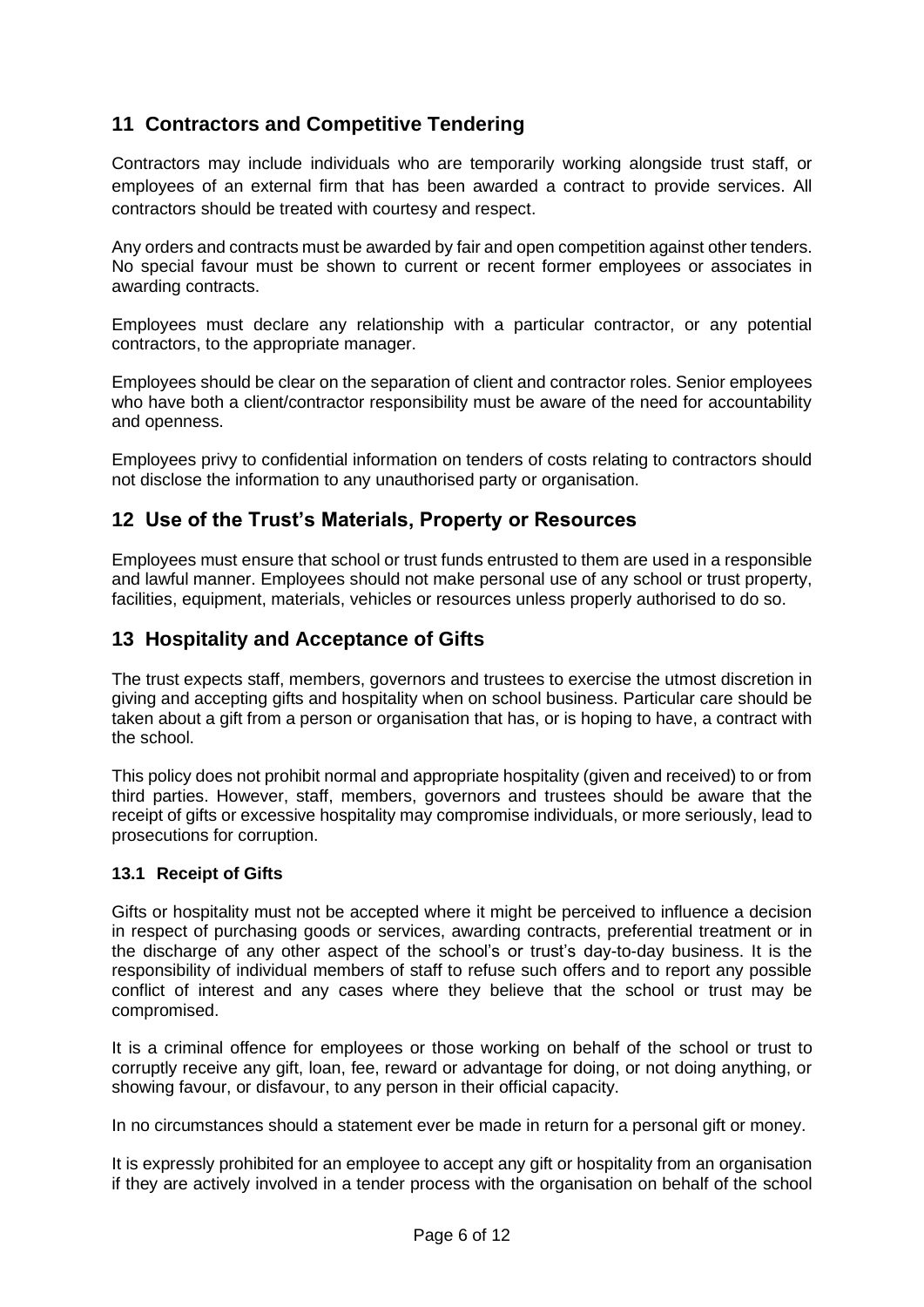or trust. This prohibition commences at the point that an invitation to tender is published and extends to a period of three months after a contract has been awarded.

For reasons of probity and transparency, the principle of receipt of gifts or hospitality extends to the spouse, partner or immediate family of the employee.

If an employee has any doubt about such an offer of a gift or hospitality, they are responsible for notifying and discussing this with their immediate manager.

Staff must not accept gifts, hospitality or benefits of any kind from a third party where it might be perceived that their personal integrity is being compromised, or that the school / trust might be placed under an obligation. Staff must not make use of their official position to further their private interests or those of others.

Within the guidance noted above, gifts and hospitality of low intrinsic value (such as promotional calendars or diaries, a working meal at a supplier's office, or small tokens of gratitude including gifts from pupils, parents and guardians) up to an estimated value of £50 can be accepted. If the value exceeds £50, approval of acceptance must be obtained from the local School Business Manager or headteacher (or CEO or Chair of Trustees, as appropriate to the individual receiving the gift). Approvals must be sought in a timely manner: within a fortnight of a gift being given.

Where approval is granted, any gift or hospitality received with an equivalent value of £50 or over must be recorded in the Register of Gifts and Hospitality kept by the School Business Manager, reported to the trust HR Manager and subject to annual audit.

In cases where a staff member receives a gift on behalf of the trust (or member school), the gift remains the property of the trust and should be recorded as a donation.

#### <span id="page-6-0"></span>**13.2 Giving Gifts**

It is inadvisable to give personal gifts to pupils or their families. This could be interpreted as a gesture either to bribe or groom. It might also be perceived that a 'favour' of some kind is expected in return.

Any reward given to a pupil should be in accordance with agreed practice, consistent with the trust's behaviour policies, recorded, and not based on favouritism.

### <span id="page-6-1"></span>**14 Working Relationships and Social Contact Outside the Workplace**

Internal and external working relationships are formed on a daily basis with colleagues, pupils, parents and contractors. These should be conducted in a professional, friendly and respectful manner.

It is acknowledged that staff may have genuine friendships and social contact with parents of pupils, independent of the professional relationship. Staff should, however, also be aware that professionals who sexually harm children often seek to establish relationships and contact outside of the workplace with both the pupil and their parents, in order to 'groom' the adult and the pupil and/or create opportunities for sexual abuse, exploitation or radicalisation.

Staff should recognise that some types of social contact with pupils or their families could be perceived as harmful or exerting inappropriate influence on children, and may bring the trust into disrepute (e.g. attending a political protest, circulating propaganda).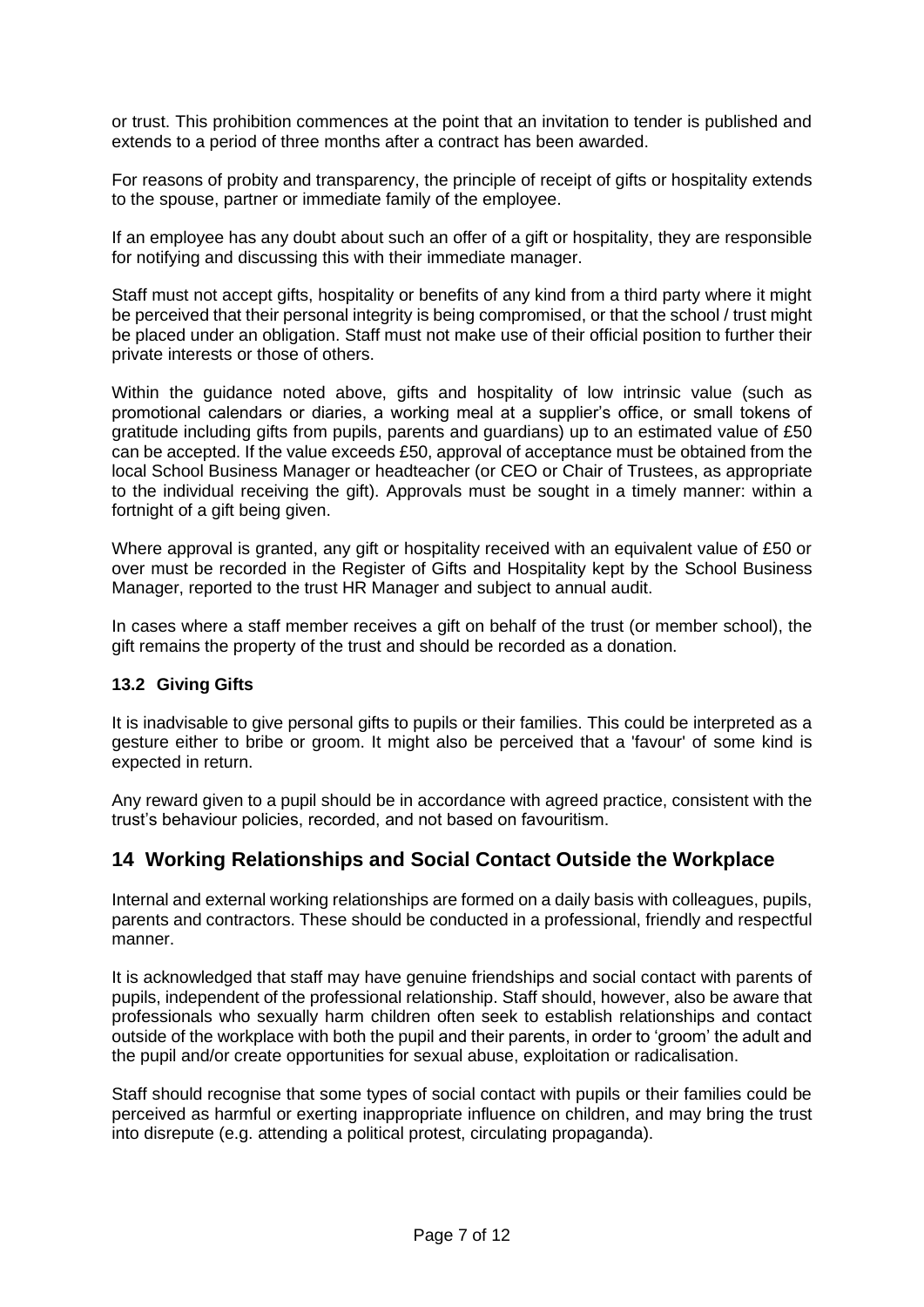If a pupil or parent seeks to establish social contact, or if this occurs coincidentally, the member of staff should exercise their professional judgement. This also applies to social contacts made through outside interests or the staff member's own family.

Some staff may, as part of their professional role, be required to support a parent or carer. If that person comes to depend upon the staff member or seeks support outside of their professional role this should be discussed with senior management and where necessary referrals made to the appropriate support agency.

## <span id="page-7-0"></span>**15 Communication with Children and Young People**

Employees should not seek to communicate, make contact with or respond to contact with pupils outside of the purposes of their work and should not give personal contact details (e.g. email address, home or mobile telephone numbers, details of web-based identities) to children.

The social media profiles of staff should not be made readily available to pupils. If staff do have a social media profile, they should not use their full name and they should not make any attempt to contact pupils or parents via social media. They should also set public profiles to private.

Staff should not attempt to contact pupils or their parents via social media, or any other means outside of the trust, in order to develop any sort of relationship. They will not make any efforts to find pupils' or parents' social media profiles.

Only equipment and services provided by the school or trust should be used for communication and employees are expected to adhere to the school's Staff ICT Acceptable Use Policy Agreement.

Employees are expected to report to their line manager any contact or correspondence with children they receive via personal contact mechanisms.

Members of staff should always report any indications (verbal, written or physical) that suggest a pupil may be infatuated with a member of staff to the headteacher or another senior manager.

Should a member of staff be concerned that an interaction between themselves and a pupil may be misinterpreted, or a staff member is concerned about a fellow staff member and a pupil, this should be reported in line with procedures set out in the Safeguarding Policy and/or Managing allegations of abuse and concerns against staff Policy.

## <span id="page-7-1"></span>**16 Physical Contact with Pupils**

There are occasions when it is entirely appropriate and proper for staff to have physical contact with children, however it is crucial that they only do so in ways appropriate to their professional role and in relation to the pupil's individual needs and any agreed care plan. Any physical contact should be in response to the pupil's needs at the time, of limited duration and appropriate to their age, stage of development, gender, ethnicity and background. Adults should therefore, use their professional judgement at all times.

Members of staff should:

- be aware that even well intentioned physical contact may be misconstrued by the pupil, an observer or any person to whom this action is described;
- never touch a pupil in a way which may be considered indecent;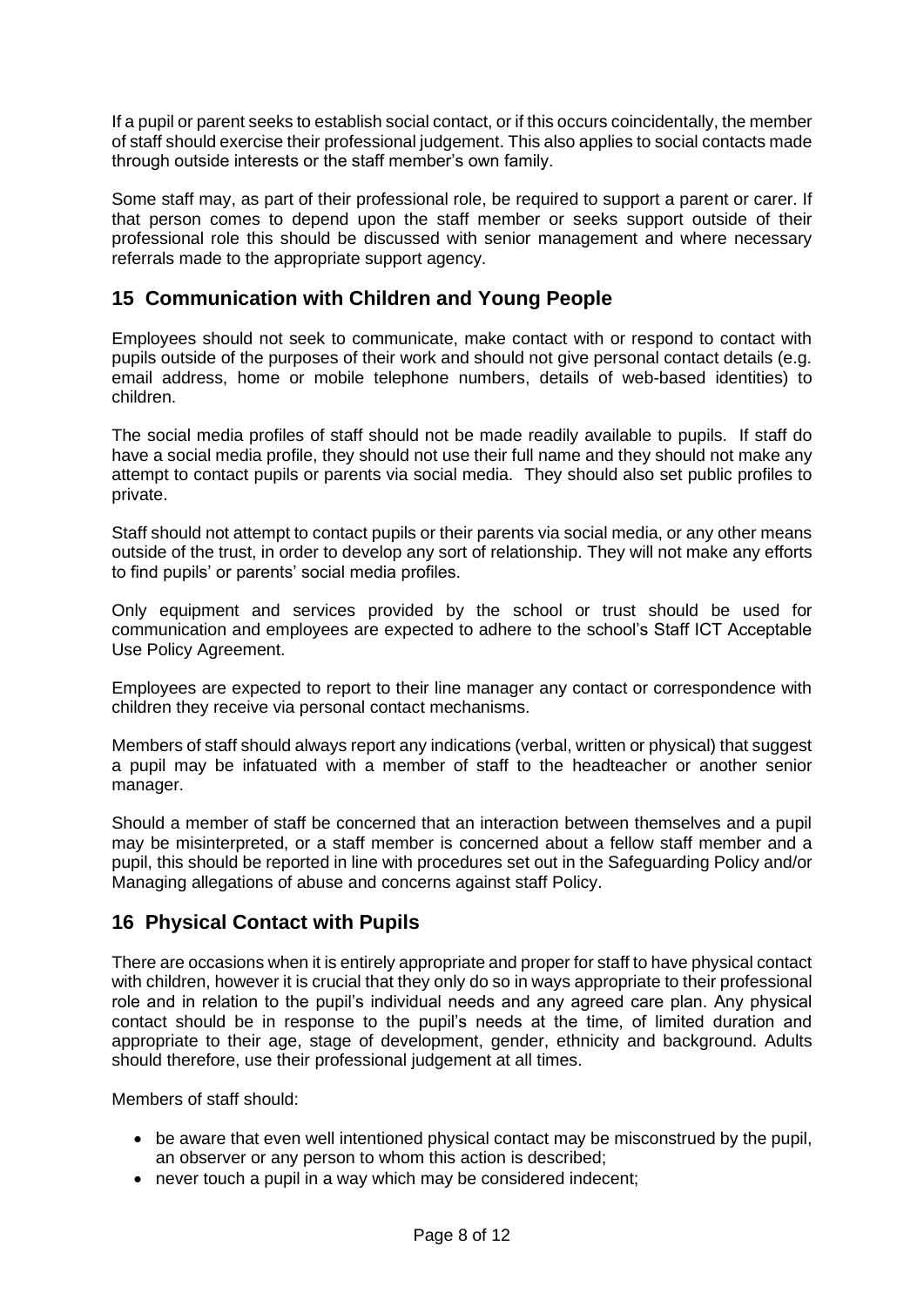- always be prepared to explain actions and accept that all physical contact be open to scrutiny;
- never indulge in horseplay or fun fights;
- always allow/encourage pupils, where able, to undertake self-care tasks independently:
- ensure the way they offer comfort to a distressed pupil is age appropriate:
- always tell a colleague when and how they offered comfort to a distressed pupil;
- establish the preferences of pupils;
- consider alternatives, where it is anticipated that a pupil might misinterpret or be uncomfortable with physical contact;
- always explain to the pupil the reason why contact is necessary and what form that contact will take;
- report and record situations which may give rise to concern:
- be aware of cultural or religious views about touching and be sensitive to issues of gender.

In certain curriculum areas (e.g. PE, drama or music), staff may need to initiate some physical contact with children, for example, to demonstrate technique in the use of equipment, adjust posture or support a pupil so they can perform an activity safely or prevent injury. Physical contact should take place only when it is necessary in relation to a particular activity. It should take place in a safe and open environment i.e. one easily observed by others and last for the minimum time necessary. The extent of the contact should be made clear and undertaken with the permission of the pupil. Contact should be relevant to their age / understanding and adults should remain sensitive to any discomfort expressed verbally or non-verbally by the pupil. Staff working in these areas are expected to have regard to any particular guidance or protocols provided to them on appropriate physical contact.

#### <span id="page-8-0"></span>**16.1 Intimate / Personal Care**

The primary schools within the trust have an intimate care policy. All members of staff who may be called upon to provide such care should ensure they are familiar with, and act in accordance with, this policy.

### <span id="page-8-1"></span>**17 Behaviour Management and Physical Intervention**

All members of staff must avoid any form of degrading or humiliating treatment to punish a pupil or use force as a means of punishment. Staff are expected to act as role models and should avoid shouting at children other than as a warning in an emergency situation. Adults may reasonably intervene to prevent a pupil from committing a criminal offence, injuring themselves or others, causing damage to property or engaging in behaviour prejudicial to good order and to maintain good order and discipline. The use of physical intervention should, however, be avoided wherever possible and, where necessary, should only use minimum force and for the shortest time needed.

All members of staff are expected to understand and to follow the school's behaviour management and physical intervention guidelines within the school's Positive Handling, Antibullying, Behaviour and Exclusions policies; as appropriate to their role.

### <span id="page-8-2"></span>**18 Sexual Conduct**

**Any** sexual behaviour by a member of staff with or towards a pupil is unacceptable. It is an offence for a member of staff in a position of trust to engage in sexual activity with a pupil under 18 years of age and sexual activity with a child could be a matter for criminal and/or disciplinary procedures.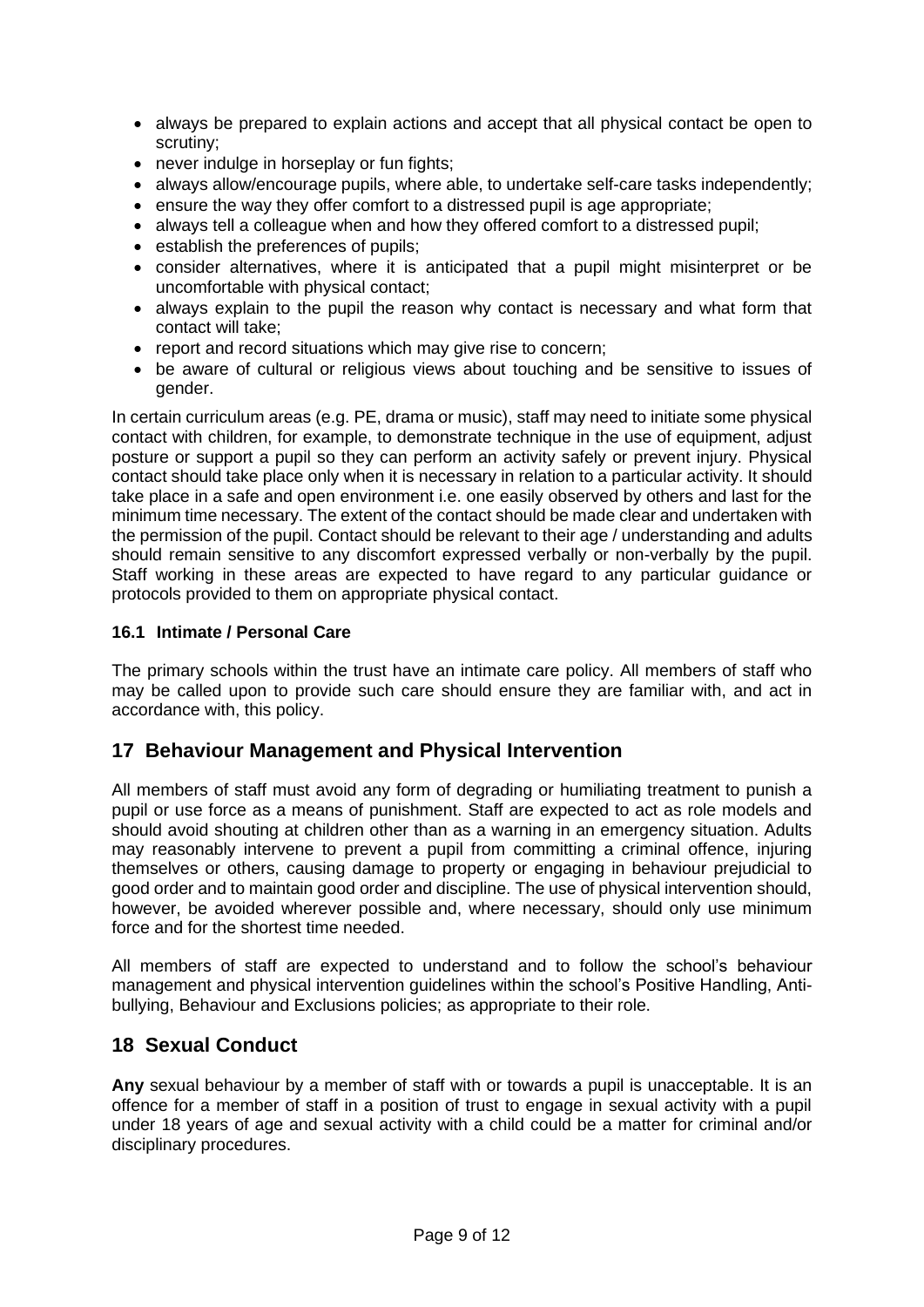## <span id="page-9-0"></span>**19 Lone Working and One to One Situations Involving Pupils**

Staff working one-to-one with pupils, including visiting staff from external organisations, can be more vulnerable to allegations or complaints and should ensure that, wherever possible, there is visual access and/or an open door in one to one situations.

Members of staff should not arrange to meet with pupils from the school away from the work premises unless the necessity for this is clear and approval is obtained from a senior member of staff, the pupil and their parents/carers.

Staff are expected to adhere to the school's policies on lone working.

The school will conduct risk assessments in relation to the specific nature and implications of one-to-one work and any planned home visits.

### <span id="page-9-1"></span>**20 Transporting Pupils / Educational Visits**

A designated member of staff will be appointed to plan and provide oversight of all transport arrangements and respond to any concerns that may arise. Staff should not offer lifts to pupils unless the need for this has been agreed by a manager.

Wherever possible and practicable it is advisable that transport is undertaken other than in private vehicles and with at least one adult additional to the driver acting as an escort. See the school's (optional) Private Car Transport Policy for further details.

It is a legal requirement that all passengers wear seatbelts and the driver should ensure that they do so. They should also be aware of and adhere to current legislation regarding the use of car seats for younger children. Staff should ensure that their behaviour is safe and that the transport arrangements and the vehicle meet all legal requirements. They should ensure that the vehicle is roadworthy and appropriately insured and that the maximum carrying capacity is not exceeded.

Staff should never offer to transport pupils outside of their normal working duties, other than in an emergency or where not doing so would mean the pupil may be at risk. In these circumstances the matter should be recorded and reported to both their manager and the pupil's parent(s). The school's Health and Safety Policy Arrangements and (optional) Educational Visits Policy set out the arrangements under which staff may use private vehicles to transport pupils.

Educational visits will be undertaken in accordance with the school's optional Educational Visits Policy and any member of staff accompanying pupils on an educational visit are required to familiarise themselves with and adhere to this policy.

## <span id="page-9-2"></span>**21 Administering First Aid and Medication**

Any member of school staff may be asked to become a qualified first-aider or to provide support to pupils with medical conditions, including the administration of medicines, but cannot be required to do so unless this forms part of their contract of employment. Any such employee will receive suitable training and will be expected to adhere to school guidelines and policies on undertaking such responsibilities. See school (mandatory) First Aid and Medical Conditions Policies.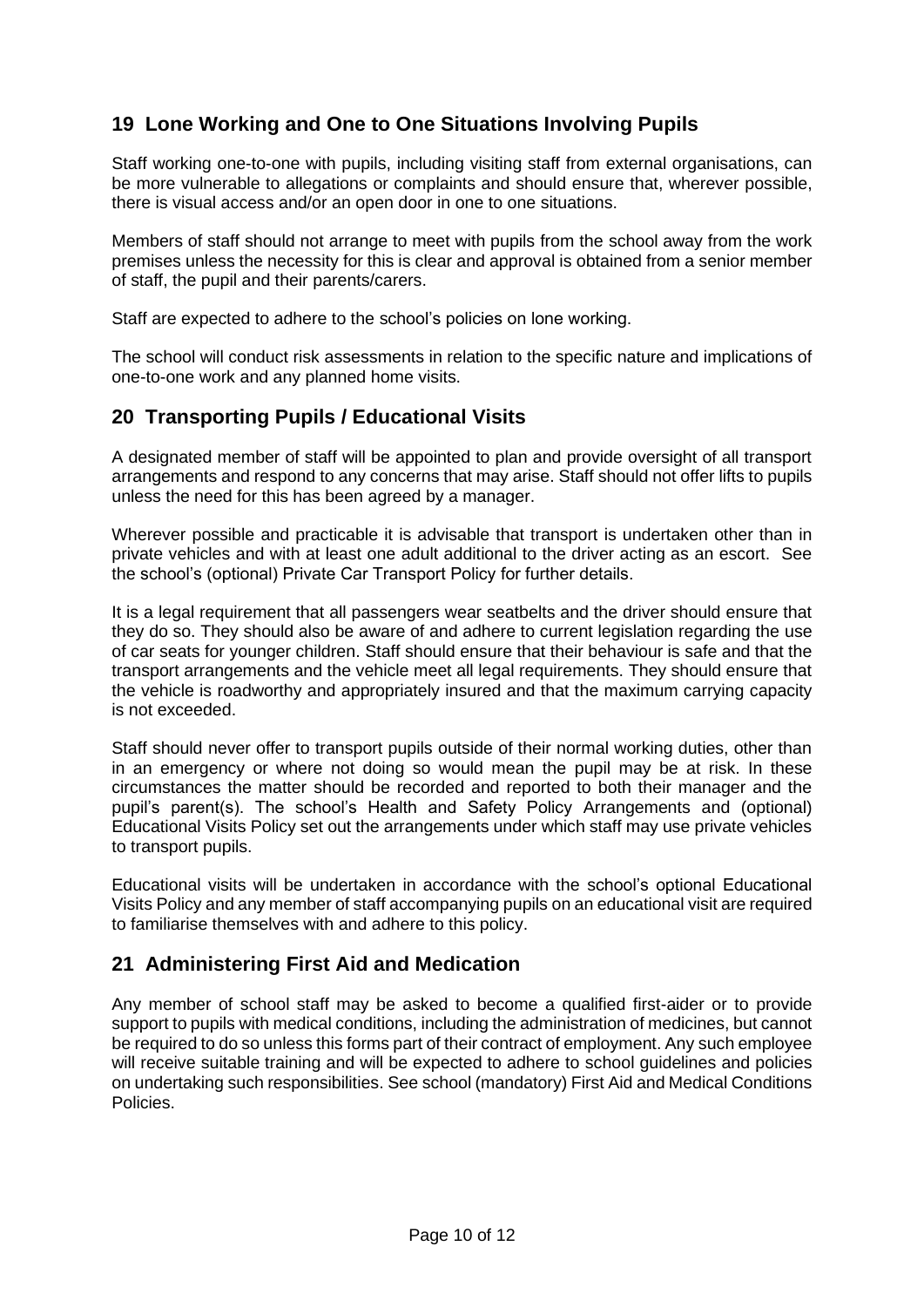## <span id="page-10-0"></span>**22 Health and Safety**

All employees have a shared duty to help prevent injuries or accidents occurring at work by complying with the trust's Health and Safety Policy and all instructions relating to safety and security procedures within the school's Health and Safety Policy document.

## <span id="page-10-1"></span>**23 Photography, Videos and Other Images**

The school has strict rules of the taking and use of images which must be aligned with the Child protection and Data Protection Policy. All members of staff should have regard to these rules. Under no circumstances should members of staff use their personal equipment to take images of pupils at, or on behalf of, the school or display or distribute images of pupils except as authorised by the school and with appropriate consent.

## <span id="page-10-2"></span>**24 Declaration of Personal Interests and Outside Commitments**

Employees are responsible for ensuring that their private interests, beliefs and personal associations do not conflict with their professional duties.

All employees should declare any non-financial or financial interest which might conflict with the ethos or work of the school or trust or any relationship which, by the employee's association with that person, might adversely affect the school's or trust's reputation, attract negative publicity or potentially bring into question the employee's suitability to work with children and young people.

Declarations should be made via the School Business Manager (or for the headteacher via the Chair of Governors) who should ensure that a written record is made in accordance with the school's procedure. Declarations must extend to acknowledging the involvement of a relative or partner of an employee in an organisation with which the school does business (or seeks to do business), particularly if they are directors, partners or hold senior managerial positions in those organisations.

Where employees are in any doubt about whether any personal relationships, interests, or outside commitments should be declared in particular circumstances, they should either declare the information in any case, or else seek further advice from the SBM or the headteacher.

## <span id="page-10-3"></span>**25 Secondary Employment**

Employees are able to take up additional employment other than at the school or trust provided the employment concerned does not constitute a conflict of interest or adversely affect their employment at the school or trust.

Employees should, however, keep the school informed of other employment they undertake so that the school may ensure that the 48-hour weekly working time limit under the Working Time Regulations 1998 is adhered to. In the event that an employee's combined working hours are likely to exceed this figure they will be asked to sign a working time 'opt out' agreement.

## **26 Honesty and integrity**

Employees should maintain high standards of honesty and integrity in their role. This includes when dealing with pupils, handling money, claiming expenses and using the trust's property and facilities. Employees will not accept bribes.

Employees will ensure that all information given to the trust is correct. This should include: